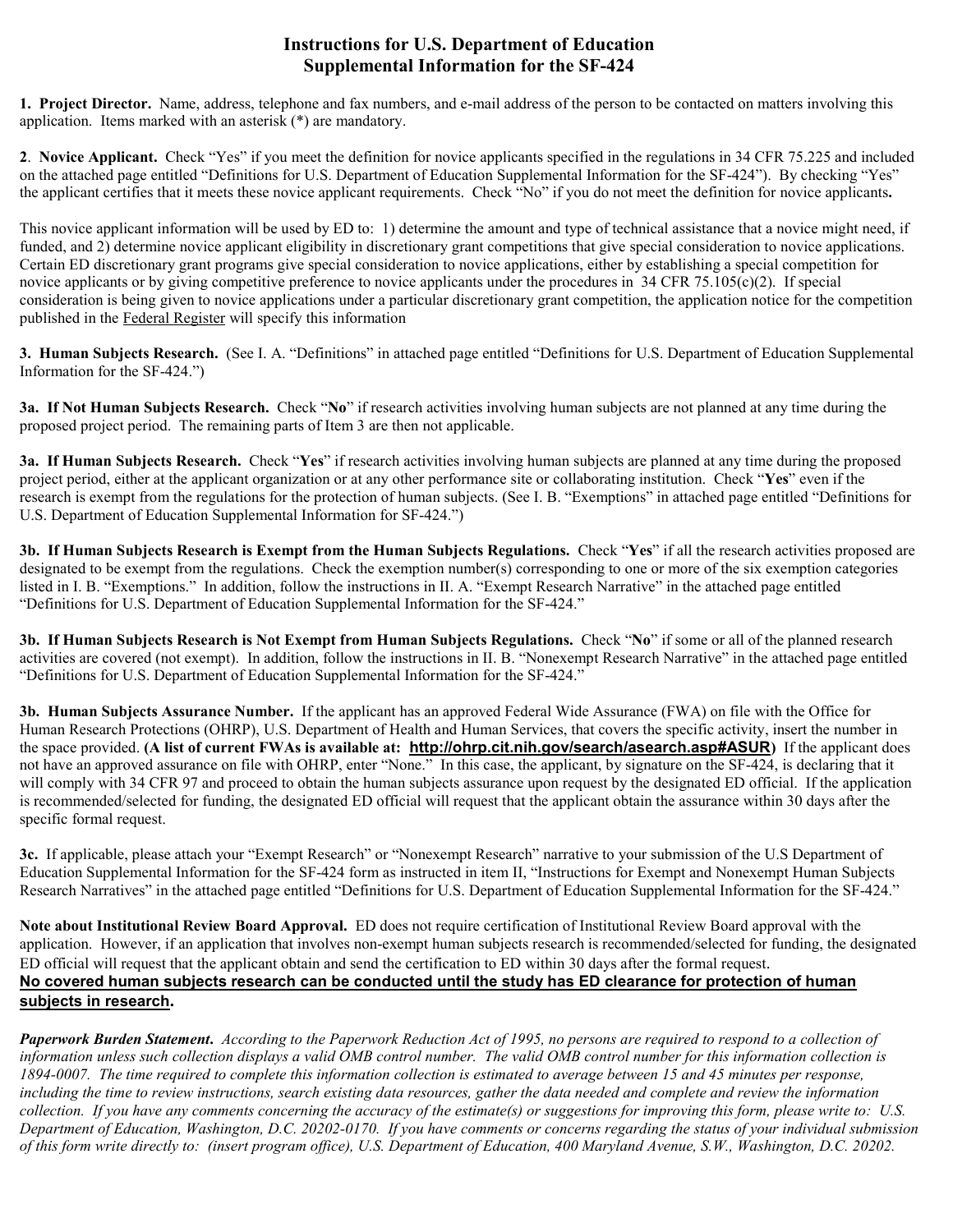## **Definitions for U.S. Department of Education Supplemental Information for the SF-424**

#### **Definitions:**

## **Novice Applicant (See 34 CFR 75.225)**

For discretionary grant programs, novice applicant means any applicant for a grant from ED that—

- Has never received a grant or subgrant under the program from which it seeks funding;
- Has never been a member of a group application, submitted in accordance with 34 CFR 75.127-75.129, that received a grant under the program from which it seeks funding; and
- Has not had an active discretionary grant from the Federal government in the five years before the deadline date for applications under the program. For the purposes of this requirement, a grant is active until the end of the grant's project or funding period, including any extensions of those periods that extend the grantee's authority to obligate funds.

In the case of a group application submitted in accordance with 34 CFR 75.127-75.129, a group includes only parties that meet the requirements listed above.

### **PROTECTION OF HUMAN SUBJECTS IN RESEARCH**

#### **I. Definitions and Exemptions**

#### **A. Definitions.**

A research activity involves human subjects if the activity is research, as defined in the Department's regulations, and the research activity will involve use of human subjects, as defined in the regulations.

### —**Research**

The ED Regulations for the Protection of Human Subjects, Title 34, Code of Federal Regulations, Part 97, define research as "a systematic investigation, including research development, testing and evaluation, designed to develop or contribute to generalizable knowledge. Activities which meet this definition constitute research whether or not they are conducted or supported under a program that is considered research for other purposes. For example, some demonstration and service programs may include research activities.

#### **—Human Subject**

The regulations define human subject as "a living individual about whom an investigator (whether professional or student) conducting research obtains (1) data through intervention or interaction with the individual, or (2) identifiable private information." *(1) If an activity involves obtaining information about a living person by manipulating that person or that person's environment, as might occur when a new instructional technique is tested, or by communicating or interacting with the individual, as occurs with surveys and interviews, the definition of human subject is met. (2) If an activity involves obtaining private information about a living person in such a way that the information can be directly or indirectly linked to that individual, the definition of human subject is met* [Private information includes information about behavior that occurs in a context in which an individual can reasonably expect that no observation or recording is taking place, and information which has been provided for specific purposes by an individual and which the individual can reasonably expect will not be made public (for example, a school health record).]

### **B. Exemptions.**

Research activities in which the **only** involvement of human subjects will be in one or more of the following six categories of *exemptions* are not covered by the regulations:

(1) Research conducted in established or commonly accepted educational settings, involving normal educational practices, such as (a) research on regular and special education instructional strategies, or (b) research on the effectiveness of or the comparison among instructional techniques, curricula, or classroom management methods. *If an educational practice is being introduced to the site and is not widely used for similar populations, it is not covered by this exemption.*

(2) Research involving the use of educational tests (cognitive, diagnostic, aptitude, achievement), survey procedures, interview procedures or observation of public behavior, unless: (a) information obtained is recorded in such a manner that human subjects can be identified, directly or through identifiers linked to the subjects; and (b) any disclosure of the human subjects' responses outside the research could reasonably place the subjects at risk of criminal or civil liability or be damaging to the subjects' financial standing, employability, or reputation. *If the subjects are children, exemption 2 applies only to research involving educational tests and observations of public behavior when the investigator(s) do not participate in the activities being observed.* 

*Exemption 2 does not apply if children are surveyed or interviewed or if the research involves observation of public behavior and the investigator(s) participate in the activities being observed.* [Children are defined as persons who have not attained the legal age for consent to treatments or procedures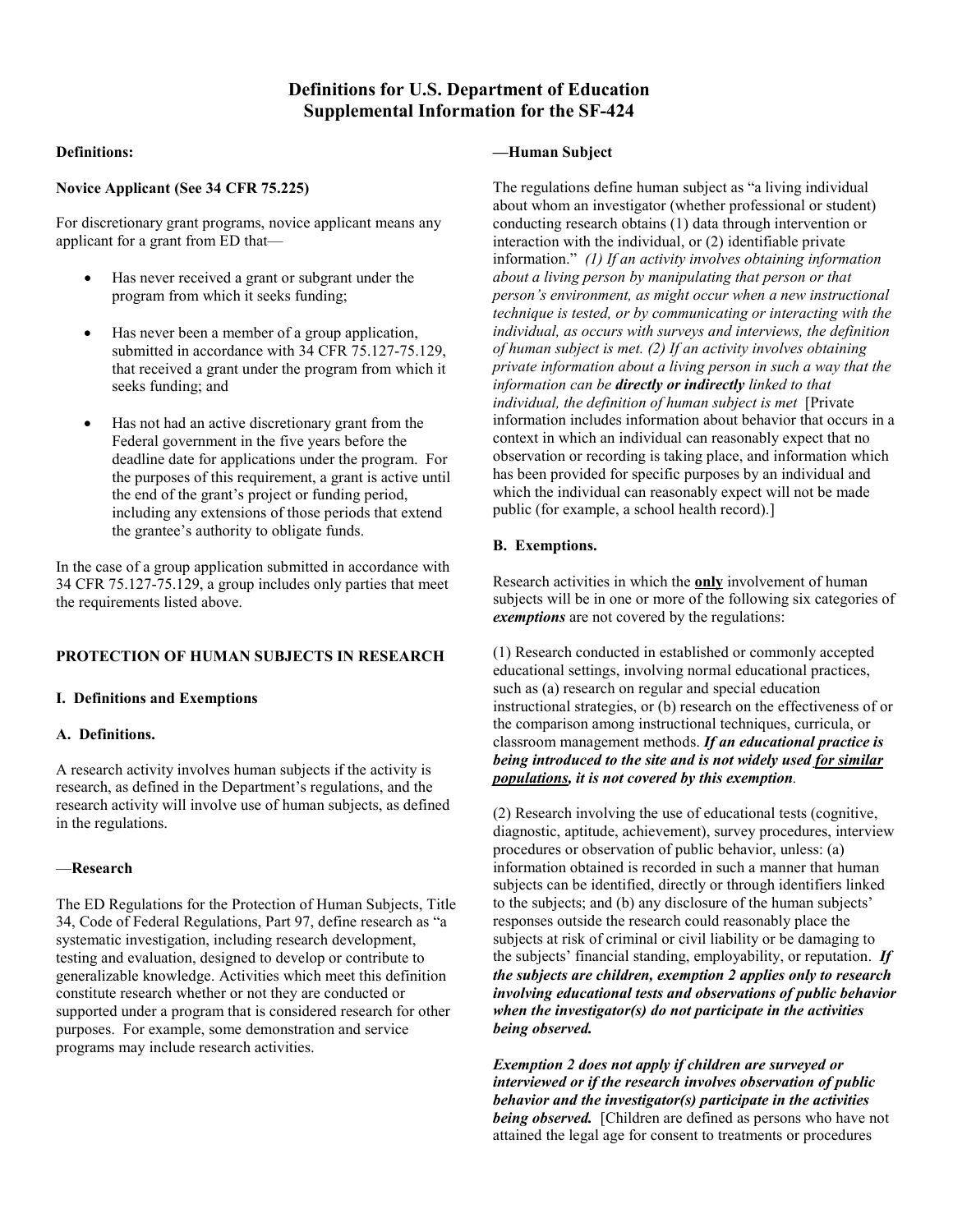involved in the research, under the applicable law or jurisdiction in which the research will be conducted.]

(3) Research involving the use of educational tests (cognitive, diagnostic, aptitude, achievement), survey procedures, interview procedures or observation of public behavior that is not exempt under section (2) above, if the human subjects are elected or appointed public officials or candidates for public office; or federal statute(s) require(s) without exception that the confidentiality of the personally identifiable information will be maintained throughout the research and thereafter.

(4) Research involving the collection or study of existing data, documents, records, pathological specimens, or diagnostic specimens, if these sources are publicly available or if the information is recorded by the investigator in a manner that subjects cannot be identified, directly or through identifiers linked to the subjects**.** *[This exemption applies only to retrospective studies using data collected before the initiation of the research.]*

(5) Research and demonstration projects which are conducted by or subject to the approval of department or agency heads, and which are designed to study, evaluate, or otherwise examine: (a) public benefit or service programs; (b) procedures for obtaining benefits or services under those programs; (c) possible changes in or alternatives to those programs or procedures; or (d) possible changes in methods or levels of payment for benefits or services under those programs. *[The standards of this exemption are rarely met because it was designed to apply only to specific research conducted by HHS at the time the regulations were established. We will strictly construe this exemption because it was not intended to apply to ED research.]*

(6) Taste and food quality evaluation and consumer acceptance studies, (a) if wholesome foods without additives are consumed or (b) if a food is consumed that contains a food ingredient at or below the level and for a use found to be safe, or agricultural chemical or environmental contaminant at or below the level found to be safe, by the Food and Drug Administration or approved by the Environmental Protection Agency or the Food Safety and Inspection Service of the U.S. Department of Agriculture.

### **II. Instructions for Exempt and Nonexempt Human Subjects Research Narratives**

If the applicant marked "Yes" for Item 3.b. of the U.S. Department of Education Supplemental Information for the SF 424, the applicant must attach a human subjects "exempt research" or "nonexempt research" narrative to the U.S. Department of Education Supplemental Information for the SF-424 form. If you have multiple projects and need to provide more than one narrative, be sure to label each set of responses as to the project they address.

#### **A. Exempt Research Narrative.**

If you marked "Yes" for item 3.b. and designated exemption numbers(s), attach the "exempt research" narrative to the U.S. Department of Education Supplemental Information for the SF-424. The narrative must contain sufficient information about the involvement of human subjects in the proposed research to allow a determination by ED that the designated exemption(s) are appropriate. The narrative must be succinct.

#### **B. Nonexempt Research Narrative.**

If you marked "No" for item 3.b. you must attach the "nonexempt research" narrative to the U.S. Department of Education Supplemental Information for the SF-424. The narrative must address the following seven points. Although no specific page limitation applies to this section of the application, be succinct.

#### (1) **Human Subjects Involvement and Characteristics**:

Provide a detailed description of the proposed involvement of human subjects. Describe the characteristics of the subject population, including their anticipated number, age range, and health status. Identify the criteria for inclusion or exclusion of any subpopulation. Explain the rationale for the involvement of special classes of subjects, such as children, children with disabilities, adults with disabilities, persons with mental disabilities, pregnant women, prisoners, institutionalized individuals, or others who are likely to be vulnerable

(2) **Sources of Materials**: Identify the sources of research material obtained from individually identifiable living human subjects in the form of specimens, records, or data. Indicate whether the material or data will be obtained specifically for research purposes or whether use will be made of existing specimens, records, or data.

(3) **Recruitment and Informed Consent**: Describe plans for the recruitment of subjects and the consent procedures to be followed. Include the circumstances under which consent will be sought and obtained, who will seek it, the nature of the information to be provided to prospective subjects, and the method of documenting consent. State if the Institutional Review Board (IRB) has authorized a modification or waiver of the elements of consent or the requirement for documentation of consent.

(4) **Potential Risks**: Describe potential risks (physical, psychological, social, legal, or other) and assess their likelihood and seriousness. Where appropriate, describe alternative treatments and procedures that might be advantageous to the subjects.

(5) **Protection Against Risk**: Describe the procedures for protecting against or minimizing potential risks, including risks to confidentiality, and assess their likely effectiveness. Where appropriate, discuss provisions for ensuring necessary medical or professional intervention in the event of adverse effects to the subjects. Also, where appropriate, describe the provisions for monitoring the data collected to ensure the safety of the subjects.